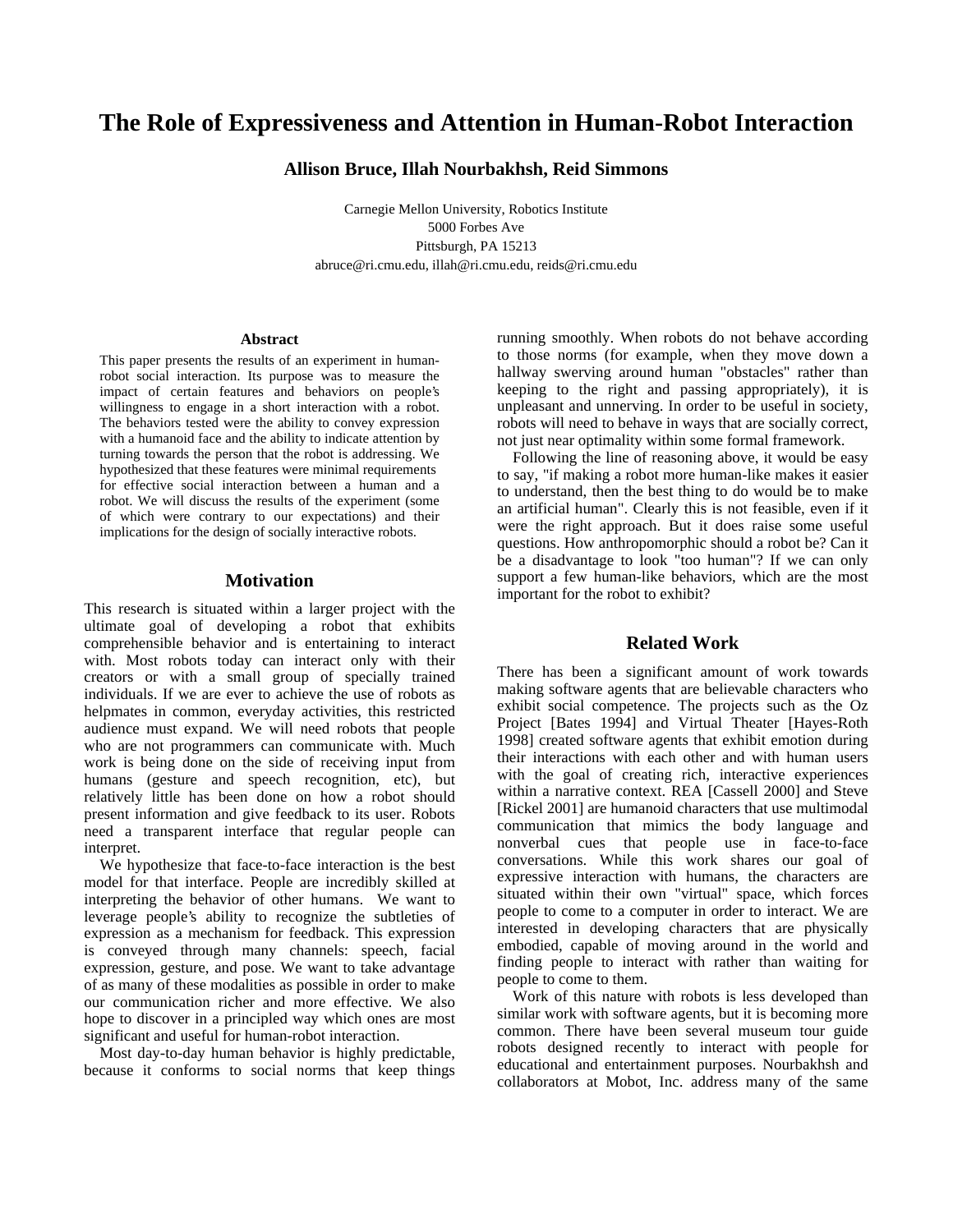issues in human-robot interaction that we do in their discussion of their design decisions, along with offering suggestions based on their experiences with several robots [Willeke 2001]. However, their primary focus was on using entertaining interaction to support their educational goals rather than conducting an in-depth study of face-toface social interaction. Minerva, another museum social robot, used reinforcement learning to learn how to attract people to interact with it, using a reward proportional to the proximity and density of people around it [Thrun 2000]. The actions that the robot could employ for this task included head motions, facial expressions, and speech acts. Their experimental results did not show that certain actions were more successful than others with any statistical significance other than that friendly expressions were more successful at attracting people than unfriendly ones.

Kismet is a robot whose sole purpose is face-to-face social interaction [Breazeal 1999]. It uses facial expressions and vocalizations to indicate its emotions and guide people's interaction with it. Kismet is specifically designed to be childlike, engaging people in the types of exchanges that occur between an infant and its caregiver. In contrast, our goal is to engage people in a dialog similar to an interaction between peers, using expressiveness to support our communicative goals. Another major difference between this project and ours is that Kismet is a head and neck on a fixed base. Even though Kismet is a physical artifact, like the software agents mentioned above, it relies on people coming to it in order to engage in interaction. While our robot is stationary for this particular experiment, one of the goals of this project is to explore the effects of an agent's ability to move around freely on the quality of social interaction with it.

## **System**

Our testbed is a RWI B21 equipped with a laser range finder. A pan-tilt device is mounted on top of the robot. Either a camera or a flat screen monitor can be attached to the pan-tilt device. We use the screen to display the robot's face, which is an animated 3D model. We use the Festival (http://www.cstr.ed.ac.uk/projects/festival/festival.html)

text-to-speech software package to generate speech and the accompanying phonemes, which we use for lip-synching. The use of a software-generated face allows us more degrees of freedom for generating expressions than would be possible if we designed a face in hardware.

The face design that we are currently using for our robot, Vikia, is that of a young woman. This initial design was chosen because we hypothesized that a realistic humanoid face would be easier for people to interpret the expressions of, and we wanted the robot to appear nonthreatening. Later we hope to use and compare a number of different facial designs.

The facial expressions that Vikia exhibits are based on Delsarte's code of facial expressions. Francois Delsarte was a 19th century French dramatist who attempted to codify the facial expressions and body movements that actors should perform to suggest emotional states [Shawn

1963]. He exhaustively sketched out physical instructions for actors on what actions to perform, ranging from posture and gesture to fine details such as head position and the degree to which one should raise their eyebrows to indicate emotion. His approach, designed for melodramatic stage acting, is well suited for our application because it is highly systematic and focused on the communication of emotional cues to an audience. We focused our attention on the portion of Delsarte's work that dealt with facial expressions and head position [Stebbins 1886]. An animator implemented facial expressions for many of the more common emotions (happiness, sadness, anger, pride, shame) that Delsarte codified on the model for Vikia's face. For each emotion, Delsarte's drawings indicate the deformations that must be made to the facial features to express that emotion at varying levels of intensity. We created facial expressions for Vikia at 3 intensity levels for each emotion we implemented. These facial expressions are used to add emotional displays to Vikia's speech acts. The robot's speech and the animation of the head and face are controlled using a scripting language that allows for the sequencing of head movements and facial expressions with or without accompanying speech. This allows new dialog with accompanying facial expressions to be developed with relative ease. The script for the experiment was created using this system.

Vikia is equipped with a laser range finder, which we use to track the location of nearby people. The tracker runs at 8 Hz and is capable of tracking an arbitrary number of people within a specified area (set to a 10ft x 10ft square directly in front of the robot for the purposes of this experiment). The tracker detects roughly 70% of people walking past the robot in a crowded hallway. Occlusion often makes detection of all people walking together in a group impossible. The tracker will always succeed in detecting a group of people as the presence of at least one person, however, which is adequate for the performance of this task.

# **Experiment**

The task that the robot performed was that of asking a poll question. There were a number of reasons for choosing that task. From an implementation point of view, it is a short and very constrained interaction, so it can be scripted by hand relatively easily. And the feedback that the robot needs to give in order to appear that it has understood the human's response is minimal (a necessity for now, as we have not yet integrated speech recognition into our system). Also, because people are egocentric and interested in sharing their opinions, we believe that we can expect a reasonable degree of cooperation from participants. Taking a poll contains many of the elements of interaction we are interested in studying (particularly the aspect of engaging people in interaction) without having to deal with the complexity of a full two-way conversation. We think that success at this task will indicate a significant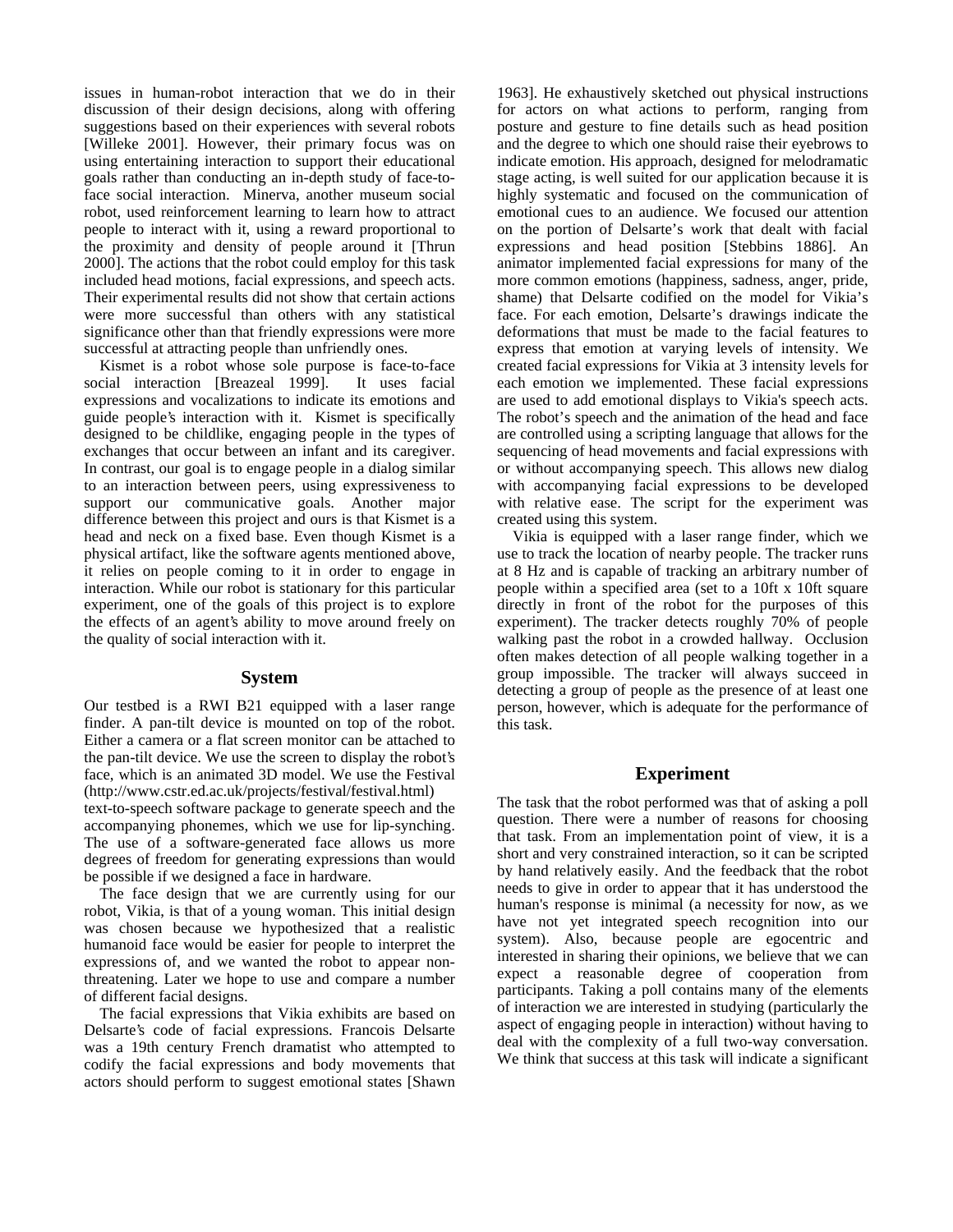first step towards longer, more complicated, and more natural interactions.

The robot's script for the poll-taking task ran as follows. First, the robot waits to detect that someone is in its area of interest. When the robot detects someone, it greets them and begins tracking them. All other people will be ignored until this person leaves. If the person stops, the robot will ask them if they will answer a poll question. If they are still there, the robot will ask the poll question, asking them to step up to the microphone (mounted on the pan/tilt head) to answer. If the person does not step forward, they will be prompted to do so 3 times before the robot gives up. Once the person steps forward, the robot detects that they are within a threshold distance, which the robot interprets as a response to the question. Because there is currently no speech recognition onboard the robot, this is the only available cue that the person has answered. The robot waits for the person to step back outside of this threshold, and then prompts them to step back. Once the person is outside the threshold, the robot determines that the interaction is over, thanks the person, and says goodbye. The interaction is then repeated with the next nearest individual.

We measured the number of people that reached each stage of the interaction with the robot. We observed the number of people that passed by, that the robot greeted, that stopped, that responded to the poll question, and that finished the interaction. The quantity that we analyzed from this experiment was the percentage of people who stopped out of the number greeted by the robot. This number provides a measure of success at attracting people to interact, rather than of the success at completing the interaction. Few people out of the number that stopped actually completed the interaction. The two major reasons for this were that people could not understand the robot's (synthesized) speech and that people did not step in close to the robot to answer, so the robot would prompt them to step closer. They would answer more loudly from the same distance and become frustrated that the robot could not hear them.

# **Experiment Design**

We were interested in exploring the effects of the presence of an additional level of expressiveness and attention on the interaction. Without the face or the ability to move, the robot relies solely on verbal cues to attempt to engage people in interaction. Passersby receive no feedback on whether the robot is directly addressing them if there is more than one person walking by at a given time (this feedback is provided by the robot using the tracking information to turn towards the person its addressing). The face offers an additional level of expressiveness through the accompaniment of the speech acts by facial expressions (the output of the speech synthesis package that we use is not modulated to indicate emotion) and supports people's desire to anthropomorphize the robot. Would people find interaction with a robot that had a human face more appealing than a robot with no face? Previous work on

software agents suggests so [Koda 1996] [Takeuchi 1995], even indicating that people are more willing to cooperate with agents that have human faces [Kiesler 1997].

The emotions that the robot exhibited during this interaction were all based on its success at accomplishing the task of leading a person through the interaction. Vikia greeted passersby in a friendly way. If they stopped, Vikia asked the poll question in a manner that indicated goodnatured interest. If the person answered, Vikia stayed happy. But if the person didn't behave appropriately according to the script (for example, if they didn't come closer to answer or stayed too close and crowded the robot) Vikia's words and facial expressions would indicate increasing levels of irritation. This proved to be fairly effective in making people comply or attempt to comply with Vikia's requests. However, people who didn't step closer to answer and spoke louder instead often seemed perplexed and offended by the robot's annoyance with them.

The experimental design was that of a 3x2 full factorial experiment, a common experimental design used to determine whether the factors (variables) chosen produce results with statistically significant means and whether there is an interaction between the effects of any of the factors [Levin 1999]. The factors that we controlled for were the presence the face, having the robot's pan/tilt head track the person's movements, and the time of day (since we hypothesized that people may be more, or less, likely to stop depending on how crowded the corridor is, or how hurried they are).

## **Experiment Schedule**

|       | 4/16            | 4/17          | 4/18          | 4/19       |
|-------|-----------------|---------------|---------------|------------|
| 11:15 | F               | T no F        | F<br>noT      | no T no F  |
| 11:30 | F<br>noT        | $no$ T $no$ F | F             | $T$ no $F$ |
| 2:15  | $T_{\rm 100}$ F | F             | $no$ T $no$ F | F<br>noT   |
| 2:30  | $no$ T $no$ F   | F<br>noT      | T no F        | F          |

Table 1: Schedule for the experiment carried out over 4 days (T is tracking, F is face).

#### **Factors**

**Face.** The robot's face in this experiment was an animated computer model of the face of a young woman displayed on a flat screen monitor that was mounted on the pan-tilt head of the robot. When the face was not used, it was replaced with a camera mounted on the pan-tilt head to give the robot a more traditionally robotic appearance.

**Tracking.** The robot uses a laser range finder to locate and track the position of a person's legs. Using this information, the robot can turn its "head" (either the face or the camera) towards the person that it is interacting with and follow their motion.

**Time.** This factor's value indicates whether a trial was conducted in the morning or the afternoon. This experiment was conducted over a period of four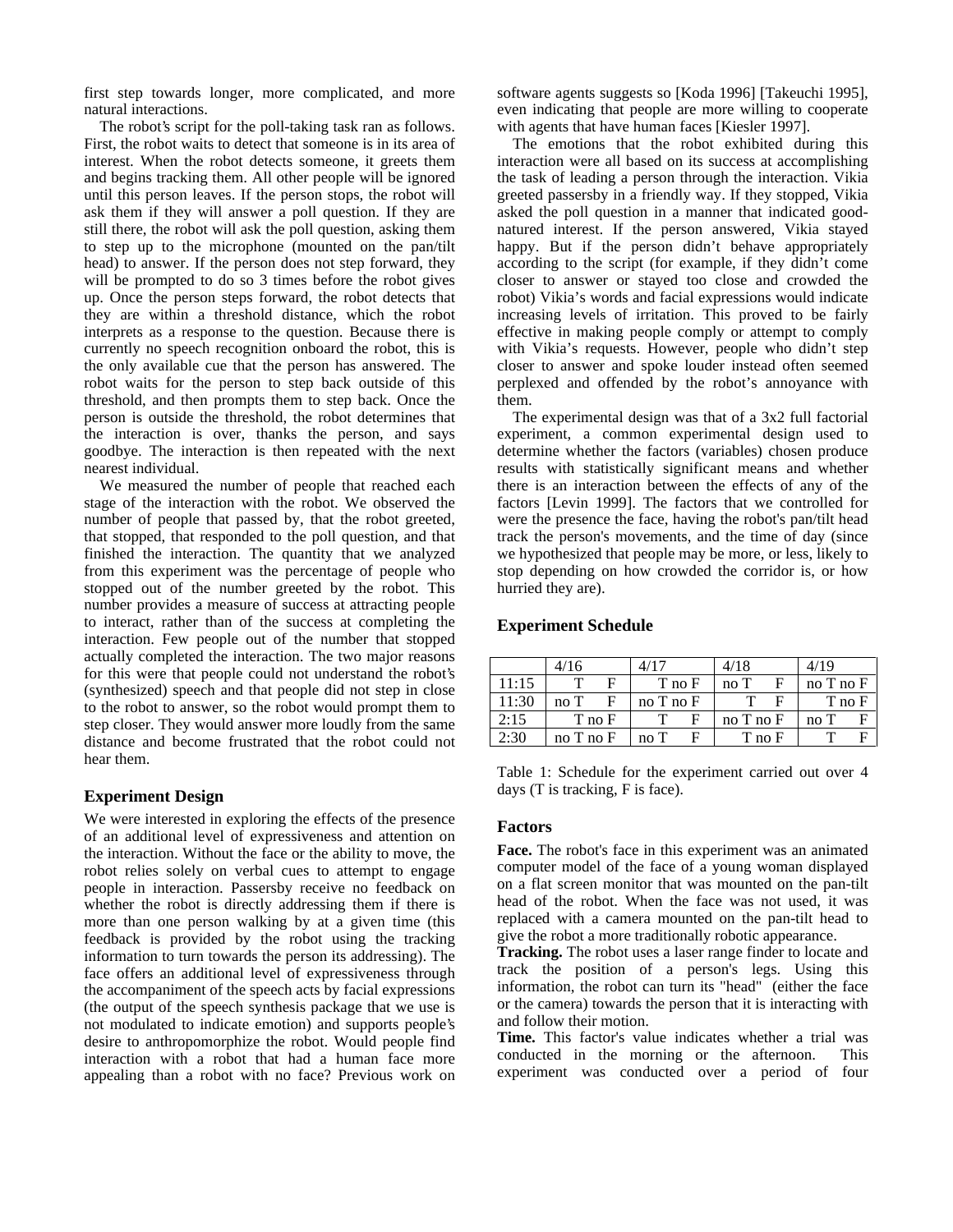consecutive days with 2 trials in the morning and two in the afternoon. The robot was placed in a busy corridor in a building on the CMU campus.

# **Results**

First an F-test was performed in order to determine whether the differences between the mean values for the factor values were statistically significant. A p-value of below .05 indicates statistical significance at the 95% confidence level. Only the factors "face" and "time" proved to produce statistically significant differences in the mean value of the percentage of people who stopped. This result indicates that there were no interactions between the factors that we measured in this experiment (e.g., the difference between the percentage of people who stopped to interact with the robot when it had a face and when it did not was the same regardless of the time of day, even if the more people stopped overall during the afternoon). More importantly, this result shows that whether the robot tracked passersby had no impact on the number of people who stopped to interact with it. This result was surprising because it violated our hypothesis that indicating attention by tracking a person with the pan/tilt head would increase people's engagement.

| Source              |          | Sum of Sqrs   Mean Square   F-Ratio |       | P-Value |  |  |  |  |
|---------------------|----------|-------------------------------------|-------|---------|--|--|--|--|
| <b>MAIN EFFECTS</b> |          |                                     |       |         |  |  |  |  |
| A:Tracking          | 2.30E-04 | 2.30E-04                            | 0.06  | 0.819   |  |  |  |  |
| <b>B:Face</b>       | 0.103    | 0.103                               | 25.05 | 0.001   |  |  |  |  |
| C:Time              | 0.0306   | 0.0306                              | 7.43  | 0.026   |  |  |  |  |
| <b>INTERACTIONS</b> |          |                                     |       |         |  |  |  |  |
| AB                  | 6.28E-05 | 6.28E-05                            | 0.02  | 0.905   |  |  |  |  |
| <b>AC</b>           | 7.60E-04 | 7.60E-04                            | 0.18  | 0.679   |  |  |  |  |
| <b>BC</b>           | 0.0148   | 0.0148                              | 3.59  | 0.095   |  |  |  |  |
| ABC                 | 2.30E-04 | 2.30E-04                            | 0.06  | 0.819   |  |  |  |  |
| Residual            | 0.0329   | 0.00411                             |       |         |  |  |  |  |

## Table 2: F-tests of factors Response variable: Percentage of people stopped

We have several hypotheses for why tracking did not have the effect on people's interest in interacting with the robot that we believed it would have. One is that there may be problems with our implementation of the persontracking behavior. The robot does not start to track someone until they come within 10 ft of it from the front or side. It may be that the robot needs to start reacting to an approaching person when they are at a greater distance. Another issue with our implementation is that of latency. We limit the speed at which the pan-tilt head turns in order to avoid jarring the screen when the movement starts and stops. If a person is walking by relatively quickly, sometimes the pan-tilt head has trouble keeping up with their movement. It may be that we either need to increase speeds or anticipate the person's movement in order to improve tracking performance. Another possible reason that the tracking did not have an effect is that this type of movement might not be significant for this type of task. It may be that merely following a person's movement is not sufficient, and that less passive forms of motion, such as approaching the person the robot wants to interact with, are necessary. Yet another possibility is that this type of action does not make a difference at all in attracting people to interact with an embodied agent, no matter what the task. It may be that our assumption that indicating focus of attention with "gaze" is important for establishing contact is wrong, and that there is another nonverbal behavior that is more important for initiating interaction.

| Source         | Mean   | Lower Limit      | <b>Upper Limit</b> |  |  |  |  |
|----------------|--------|------------------|--------------------|--|--|--|--|
| Tracking       |        |                  |                    |  |  |  |  |
| yes            | 0.132  | 0.0838           | 0.181              |  |  |  |  |
| no             | 0.14   | 0.0914           | 0.188              |  |  |  |  |
| Face           |        |                  |                    |  |  |  |  |
| yes            | 0.216  | 0.168            | 0.264              |  |  |  |  |
| no             | 0.0559 | 0.00738          | 0.104              |  |  |  |  |
| Time           |        |                  |                    |  |  |  |  |
| afternoon      | 0.18   | 0.131            | 0.228              |  |  |  |  |
| morning        | 0.0925 | 0.0439           | 0.141              |  |  |  |  |
| Tracking, Face |        |                  |                    |  |  |  |  |
| yes, yes       | 0.211  | 0.142            | 0.279              |  |  |  |  |
| yes, no        | 0.0541 | $\theta$         | 0.122              |  |  |  |  |
| no, yes        | 0.222  | 0.154            | 0.291              |  |  |  |  |
| no, no         | 0.0577 | $\theta$         | 0.126              |  |  |  |  |
| Tracking, Time |        |                  |                    |  |  |  |  |
| yes, afternoon | 0.169  | 0.1              | 0.238              |  |  |  |  |
| yes, morning   | 0.0956 | 0.0269           | 0.164              |  |  |  |  |
| no, afternoon  | 0.191  | 0.122            | 0.259              |  |  |  |  |
| no, morning    | 0.0893 | 0.0207           | 0.158              |  |  |  |  |
| Face, Time     |        |                  |                    |  |  |  |  |
| yes, afternoon | 0.291  | 0.222            | 0.359              |  |  |  |  |
| yes, morning   | 0.142  | 0.0737           | 0.211              |  |  |  |  |
| no, afternoon  | 0.0693 | 6.12E-04         | 0.138              |  |  |  |  |
| no, morning    | 0.0426 | $\boldsymbol{0}$ | 0.111              |  |  |  |  |

Table 3: Means with 95.0 percent confidence intervals Response variable: Percentage of people stopped

# **Future Work**

This work is in its preliminary stages, and there are numerous promising directions we hope to explore. In the short term, we plan to repeat the test with person tracking that responds to people when they are further away and uses their trajectory information to predict their future position. This will hopefully give us insight into whether the results that we saw are implementation dependent.

We also intend to run the experiment on the robot using different faces (such as male, animal, or cartoon)